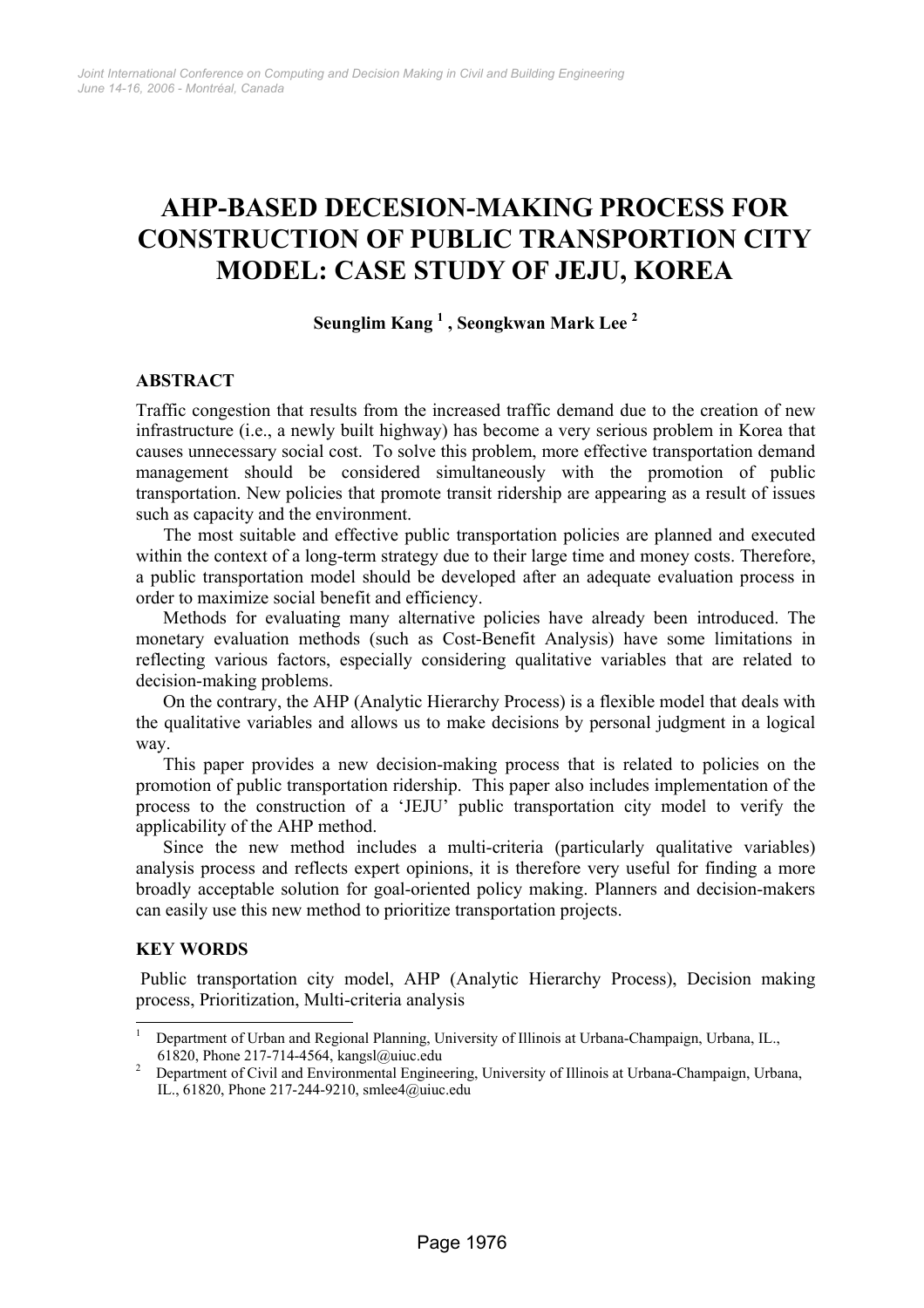## **INTRODCUTION**

Traffic congestion that results from the increased traffic demand due to the creation of new infrastructure (i.e., a newly built highway) has become a very serious problem in Korea that causes unnecessary social cost. To solve this problem, more effective transportation demand management should be considered simultaneously with the promotion of public transportation. New policies that promote transit ridership are appearing as a result of issues such as capacity and the environment.

The most suitable and effective public transportation policies are planned and executed within the context of a long-term strategy due to their large time and money costs. Therefore, a public transportation model should be developed after an adequate evaluation process in order to maximize social benefit and efficiency.

Methods for evaluating many alternative policies have already been introduced. The monetary evaluation methods (i.e., Economical Efficiency Analysis, Cost-benefit Analysis, etc.) that have been used to give priorities to the alternatives have some limitations in reflecting various factors, especially considering qualitative variables that are related to decision-making problems. From a certain point of view, the impacts are often difficult to be valued in monetary terms. These conditions make the implementation of monetary evaluation method such as Cost-Benefit Analysis (CBA) alone often inadequate in policy decision process.

On the contrary, the AHP (Analytic Hierarchy Process) is a flexible model that deals with the qualitative variables and allows us to make decisions by personal judgment in a logical way. Within the AHP, it is possible to reach an agreement by providing an effective framework for group decision making that imposes discipline on the group's thought processes. The AHP arranges a systematic framework for decision making by involving various decision factors. Assigning a numerical value to each variable of the problem helps maintain cohesive thought patterns leading to a conclusion. In addition, the consensual nature of group decision-making improves the consistency of the judgments and enhances the reliability of the AHP as a decision-making tool.

This paper provides a new decision-making process that is related to policies on the promotion of public transportation ridership. This paper also includes implementation of the process to the construction of a 'JEJU' public transportation city model to verify the applicability of the AHP method. We first reviewed similar examples of a public transportation city model, then selected eligible alternatives and provided the decision making process based on the AHP to make suitable policies through a reasonable evaluation process. Finally, we selected the most feasible alternative for the public transportation city model of JEJU applying the newly established policy-making process.

## **PUBLIC TRANSPORTATION CITY MODEL**

#### **Background and objective of public transportation city model**

The increased use of passenger cars caused by decreased transit ridership has aggravated traffic congestion and environmental pollution, thus making transportation and environmental policies to solve those problems more necessary. Particularly, the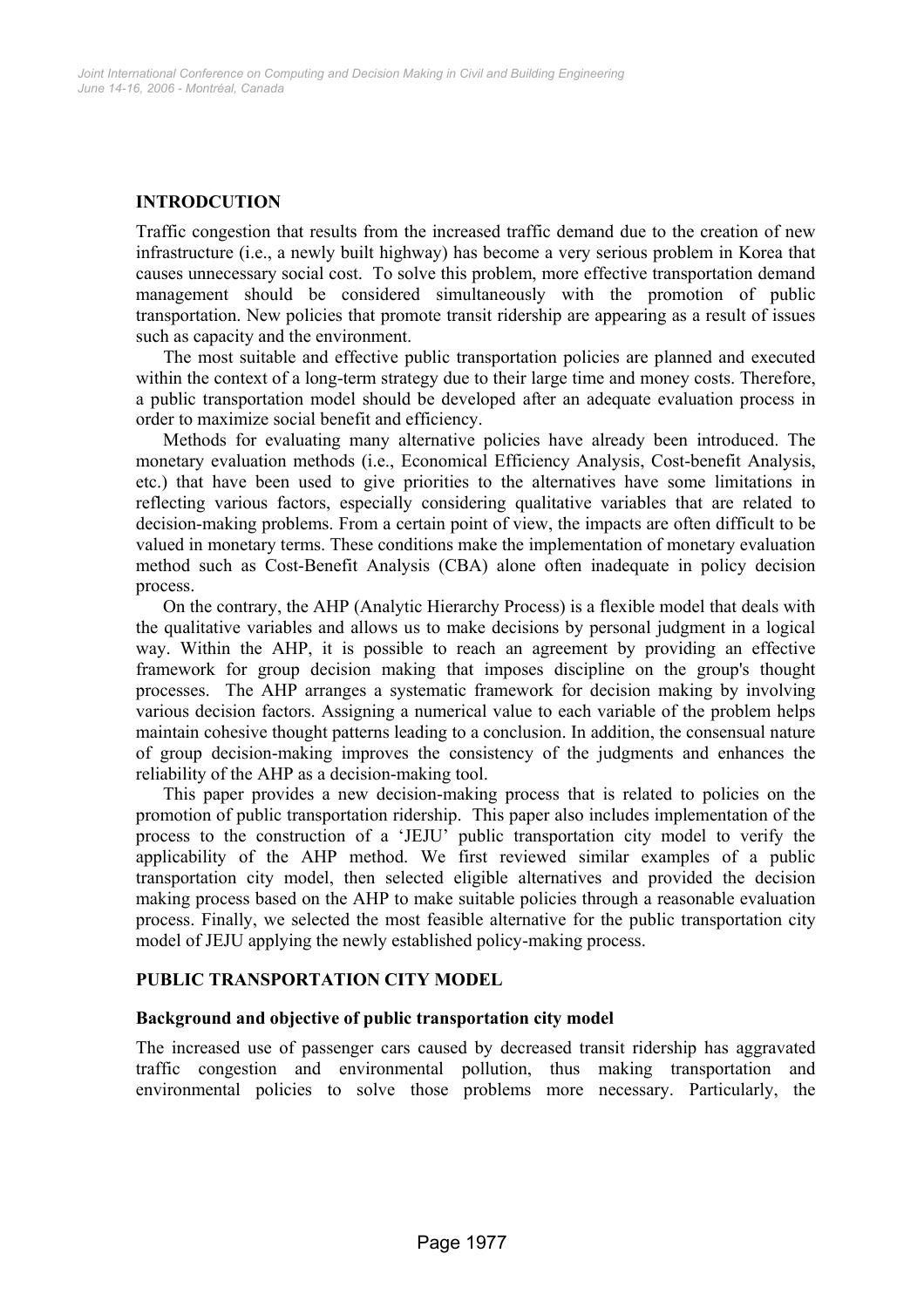transportation planning process has put increasing emphasis on the creation of a humanoriented and sustainable transportation system that is related to the urban and natural environment, human health, and the social and economic welfare of communities. A sustainable transportation system is one that allows the basic access needs of individuals and societies to be met safely and in a manner consistent with human and ecosystem health, with equity within and between generations, is affordable, operates efficiently, offers choice of transport mode, supports a vibrant economy, limits emissions and waste within the planet's ability to absorb them, minimizes consumption of non-renewable resources, reuses and recycles components, and minimizes the use of land and the production of noise<sup>3</sup>. A sustainable transportation system also results in less transportation fossil fuel consumption and  $CO<sup>2</sup>$  emissions, less vehicle pollution emissions, less per capita motor vehicle mileage, higher transit ridership, less traffic crash injuries and deaths, and less transport land consumption. Public transit-oriented land use systems are needed for sustainability of urban transportation, reducing per capita vehicle travel and increasing the viability of walking, cycling and public transit. Particularly, focusing development around transit facilities has become a significant way to improve accessibility, support community and regional goals of enhancing the quality of life, and support the financial success of transit investment. The experiences of a new generation of transit systems highlight the powerful role that transit investments play in channeling urban development. Benefits attributable to transit-oriented development (TOD) initiatives include improved air quality, preservation of open space, pedestrian-friendly environments, increased ridership and revenue, reduction of urban sprawl, and reorientation of urban development patterns around both rail and bus transit facilities

The objective in constructing the public transportation city model is to solve present traffic problems, to enhance the city image, and to activate the city function by supplying a transportation system that reduces traffic demand and creates a human-oriented urban environment through the promotion of public transportation.

## **Case of public transportation policy**

Lately, in most advanced countries, transportation policy has changed from transportation facility supply to traffic demand management and efficient transportation facilities operation. Transportation policies carried out mainly in one hundred and ten cities or so for the last twenty years were public transportation promotion (i.e., service improvement, preferential treatments), traffic system management (i.e. improvement of traffic signal system, effective management of road network), and parking management (i.e. control of supply and fare) $4$ .

Cities across many developed countries are investing in public transportation facilities and preferential treatments in view of the fact that the capacity for public transportation is much larger than that of the passenger car, and what is more, it has relatively less impact on environment. An effort to provide a bus-oriented public transportation system and to create pedestrian-oriented space is in progress to promote economic efficiency. Most cities have

 3 The Centre for Sustainable Transportation, Definition and Vision of Sustainable Transportation, September 1997, URL: http://www.tc.gc.ca/programs/environment/sd/strategy0103/appendixC.htm, accessed on 25 February 2005.)

Urban travel and sustainable development, ECMT, OECD, 1995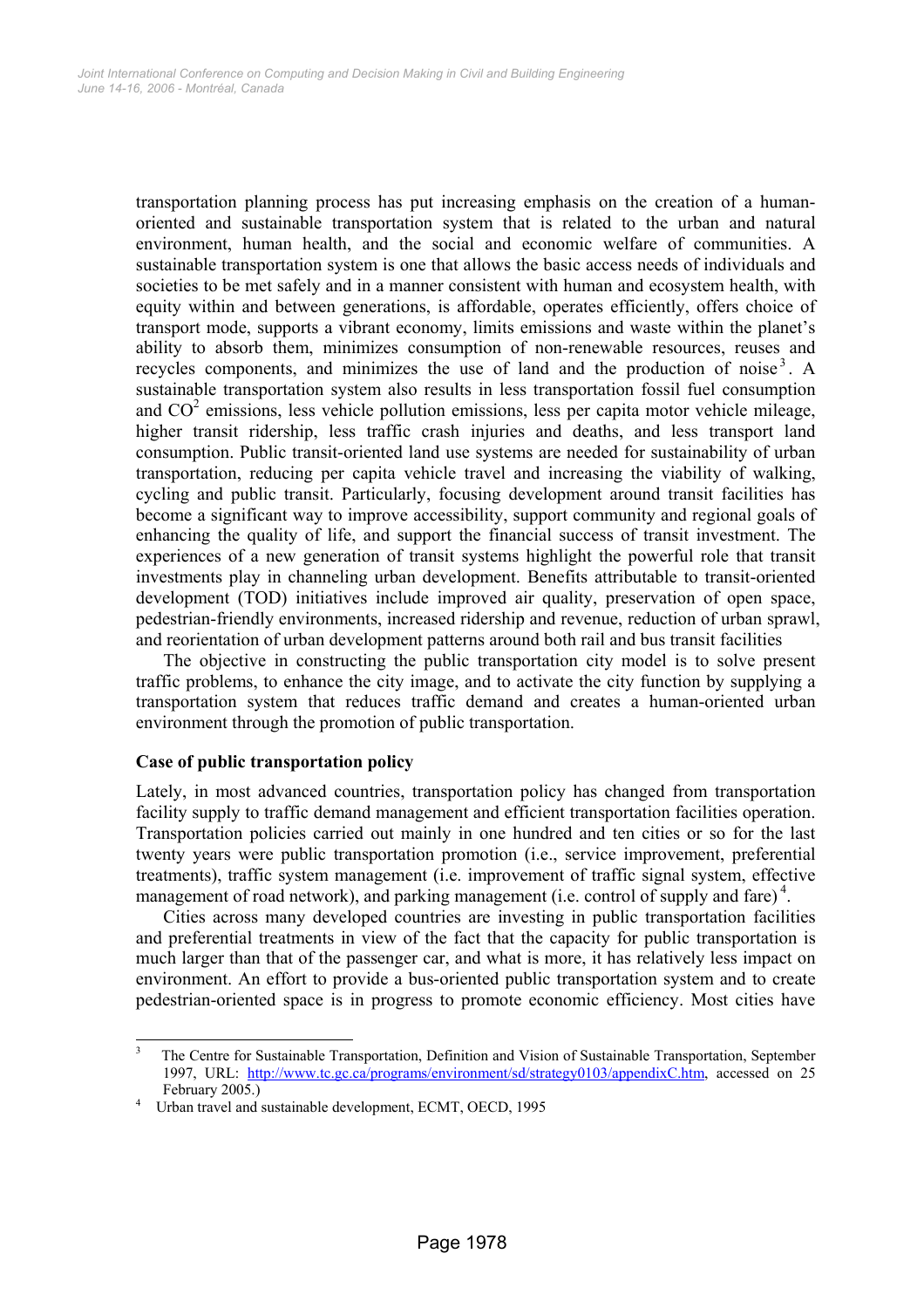made better bus services such as the improvement of vehicles and bus stops (i.e. bus information system) and increased bus supply (i.e. the operation of night buses). And applied methods were different according to the city size, that is, the number of population. In case of large-size cities of which population is over million (i.e. Seoul, Bogota, Sao Paulo, Curitiba), projects of a large scale (i.e., bus exclusive lanes, bus preferential signal system, light rail transit system, transfer center, etc.) that are very expensive have been carried out. On the other hand, in case of small and medium-size cities (i.e., Brussels, Brugge, Karlsruhe, Edinburgh, Dublin, Copenhagen), projects of a small scale (i.e., regular bus lane, fringe parking, etc.) have been progressed. And many small and medium-size cities have promoted the use of bicycles through installation of bicycle exclusive ways and bicycle preferential treatments, and have revitalized downtown throughout the installation of transit malls, and have enhanced the city image throughout the operation of new transit mode such as Tram.

## **POLICY-MAKING FOR PUBLIC TRANSPORTATION CITY MODEL**

We established policy-making process based on AHP, and carried out a case study in Jeju city, Korea, where has tried to be constructed as a public transit city model.

#### **Necessity of AHP application**

Cost-Benefit Analysis (CBA) is normally conducted to verify the economic feasibility of possible alternatives. However, the inadequacy of CBA in dealing with intangible factors and strategic concerns is its main weakness (Shang et al. 2004), and may fail to capture all the impacts of using multiple decision-makers and multiple attributes. Moreover, many costbenefit studies tend to underestimate the importance of the local society where the impact of project is felt most strongly (Azis, 1990), and CBA may not adequately identify the relationships between attributes and objectives.

But on the other hand, the AHP enables the decision maker to structure a complex problem in the form of a simple hierarchy and to evaluate a large number of quantitative and qualitative factors in a systematic manner under conflicting multiple criteria. The AHP apparently yields subjective preferences with greater precision, because the AHP method does not produce the numerical biases seen in the single-step method (Hagquist, R.F.,1994). And the approach does not require a definition of trade-offs between the possible values of each attribute (i.e., it is not necessary to build utility functions), and it allows users to understand how outcomes are reached and how weightings influence outcomes. Moreover, it is able to reach an agreement by providing an effective framework for group decision making which imposes a discipline on the group's thought processes, and by arranging within the systematic framework the decision making problem involving various decision elements. Assigning a numerical value to each variable of the problem helps decision makers to maintain cohesive thought patterns and to reach a conclusion. In addition, the consensual nature of group decision-making improves the consistency of the judgments and enhances the reliability of the AHP as a decision-making tool.

As stated above, the policies necessary to promote the public transportation depend on regional characteristics and traffic conditions of the objective area, and so for the more effective policy-making, it is desirable to collect the relevant expert opinions after thorough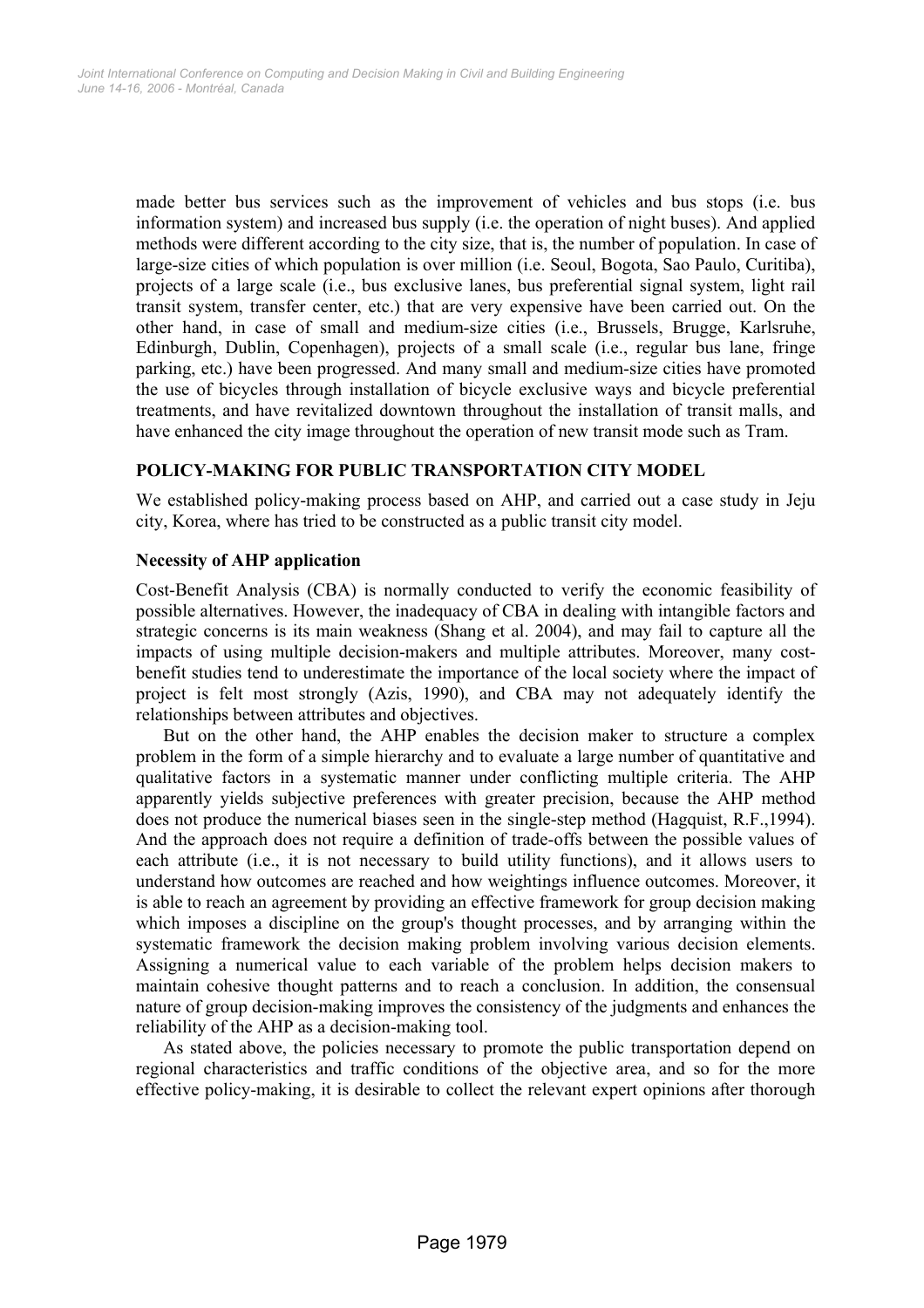preliminary screening. For that reason, the reasonable group decision-making process that suits for general thought and intuition is needed. Therefore, this study selected the AHP which allows us to make decisions by personal judgment in a logical way.

#### **Analytic Hierarchy Process**

The analytic hierarchy process (AHP) is a multi-attribute modeling methodology to solve complex problems that involve multiple criteria, and provides a simple process for weighting portions of the hierarchy that can not be enumerated by directly. This method can formulate a general multi-attribute decision problem in terms of a decision tree where each of the hierarchy levels involves several types of criteria. The decision problem is how to compare the relative importance of the criteria in a systematic and quantitative manner.

Some of the concerns in applying AHP are making pair-wise comparisons between alternatives, the consistency of the comparisons, and the defensibility of the scores. The decision maker is required to judge the relative importance of each criterion and then specify a preference, which is rated on a scale from 1 to 9, for each decision alternative under each criterion. If there are *n* alternatives, then  $n(n-1)/2$  pair-wise comparisons are needed. Clearly, for expedient application of AHP, the alternatives must be limited to a reasonable number.

The result of AHP is a prioritized ranking that indicates the overall preference of each alternative. The decision maker should examine the scores to ensure that they are sensible and should be adequately aware of the issues so as to defend the scores. The consistency of the judgments of the decision maker can be measured with a consistency ratio (CR). The CR is calculated as follows:

$$
CR = [(\lambda_{\text{max}} - n)/(n-1)]/RI
$$

Where,  $\lambda_{\text{max}}$  = the eigenvalue corresponding to the principal eigenvector

n = the number of alternatives or criteria being compared

 $RI =$  the random index, a dimensionless value that is a step function of n

The numerator of the above equation is termed the consistency index, and a CR of 0.1 or less is considered acceptable. If a decision-maker's responses fail the consistency test, then the analyst must repeat the process until consistent responses are obtained.

The application of AHP to the complex problem usually involves four major steps:

- 1. Break down the complex problem into a small number of constituent (decision) elements and then structure them in a hierarchical form.
- 2. Make a series of pairwise comparisons among the elements according to the given ratio scale.
- 3. Use the "eigenvalue" method to estimate the relative weights of the elements.
- 4. Aggregate these relative weights and synthesize them for the final measurement of given decision alternatives.

There are some applications of AHP in transportation evaluation. Saito (1987) used AHP to evaluate bridge improvement programs. Tracz and Wawrzynkiewicz (1993) used AHP in the selection of alternative public transport system. Hagquist, R.F., (1994) determined highway improvement needs by maximizing its "composite index", a performance measurement function that is a weighted sum of nine quantified highway condition factors for the sections of the road system. Khasnabis and Chaudry (1994) used the AHP in ranking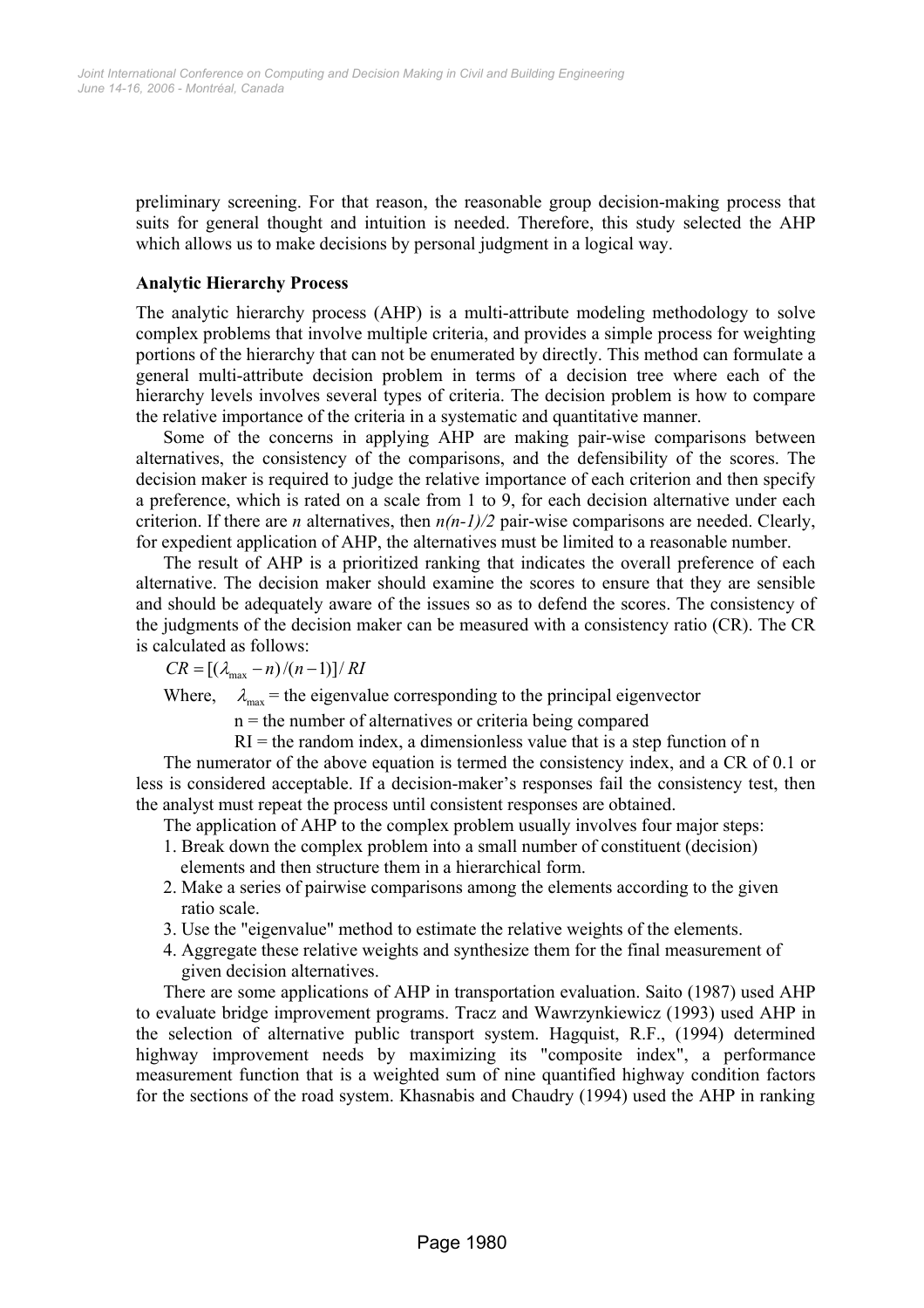transit privatization projects in the Detroit metropolitan, and they showed that AHP is a viable tool for rank ordering a large number of transportation projects following various weighting alternatives. Masami S. (1995) used AHP-based approach to identify the benefit structure of road network systems and to improve the development strategy in mountainous areas. Tabucanon and Lee (1995), in their study of evaluation of rural highway improvement projects in Korea, concluded that the application of AHP gave more balanced outcomes for various conflicting criteria compared to traditional economic evaluation method. Banai, R., (1998) assessed the suitability of land use around proposed light rail transit stations of a metropolitan area using the AHP. Tsamboulas, et al. (1999) identified five most suitable methods for transport evaluation and evaluated those five methods (i.e., REGIME, ELECTRE Family, AHP, MAUT, ADAM) based on their adequacy in handling complex and multidimensional evaluation of transportation projects. They suggested AHP is the method that satisfies almost all the listed criteria, and stated that the outcome of AHP method might be considered as a compromise solution. Guegan, D. P. et al. (2000) used the AHP as a multiple-criteria decision-making tool to prioritize traffic calming projects, and state the AHP must be completely aware of the issues surrounding the proposed traffic calming projects. Stephen, P. M., et al (2000) developed a new evaluation framework integrating the multipleattribute value function (MAVF) technique with the AHP to evaluate a new traffic control system, and they proved this approach is successful by combining institutional and technical components into a flexible alternative. Zografos K. G. (2001) used AHP to identify the costs and benefits generated from introductino of ATT (Advanced Transport Telematics) Technologies in Haardous Material Fleet Management, and they performed comparative assessment of the alternatives by calculating the benefit-cost ratio which cannot be measured in monetary units. Kengpol, A. (2002) proposed a Design Support System (DSS) model based upon the AHP that can accommodate evaluation model and criteria in regarding to evaluate the investment in new distribution center. Khasnabis, S. (2002) developed a performance assessment tool based on the Analytic Hierarchy Process (AHP) and the Goal Achievement Technique (GAT) for Michigan transit agencies that receive operating assistance from the Michigan Department of Transportation (MDOT), and they stated that AHP as a better multi-criteria assessment tool because of its stronger mathematical foundation, its ability to gauge consistency of judgments, and its flexibility in the choice of ranges at the sub-criteria level. Kim, K. et al (2002) developed a decision model using AHP for a sample list of expansion projects under consideration by INDOT. They tested the system for its efficiency in project ranking processes, and a revised list of prioritization criteria is recommended based on findings from a series of sensitivity analyses. Gercek, Karpak and Kilncaslan (2004) employ AHP to evaluate three alternatives of rail transit networks in Istanbul and AHP was found to be useful for multifaceted planning process. Yin Y. (2004) employed the AHP as an adaptation evaluation tool to rank desirability of resource management plans. Chen, X., et al (2005) proposed an approach using multiple criteria fuzzy comprehensive evaluation combined with AHP to deal with a fare evaluation, and they stated that the proposed framework is a practical and efficient method for fare evaluation. Rahman, SM. (2005) developed a multi-criteria decision making approach to rank the potential sustainability indicators with the help of local and global expert opinions.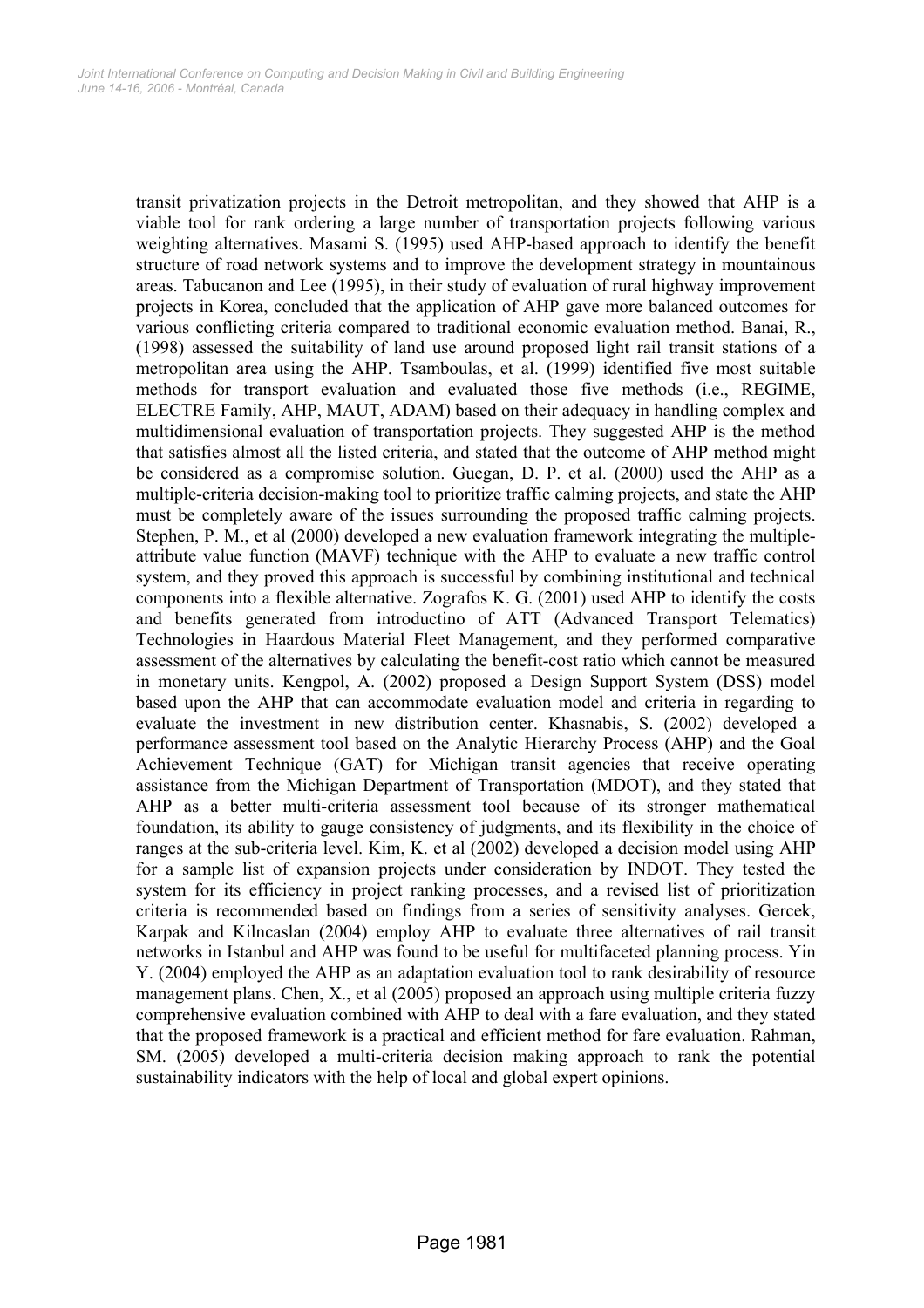## **Preference for public transportation promotion policy**

The study area, Jeju city with a population of about 0.3 million and an area of  $255.5 \text{km}^2$  is a tourist city, where the bus has been used as the only public transportation because the population size is small and space is limited. But demand for the bus has been decreased continuously and instead taxies and rental cars have accommodated the demand, because of the poor bus service and particularly the lack of bus service for sightseeing. For that reason, the more use of residents and tourists can be ensured by providing the effective public transportation system. On the other hand, in case that the population is under million, it is recommended to provide bus-oriented public transportation in view of the fact that bus is a very efficient and flexible. Therefore, above all, the bus-oriented public transportation facilities and services should be improved and the good circumstances for the bus users and pedestrians should be provided.

We surveyed the preference for public transportation promotion policy through the questionnaire for five hundred bus users of Jeju city who will be the main beneficiary, and the result was considered in the alternative selecting process.

The result was that the request for diversification of bus routes (i.e., increase of purposeoriented bus routes) (27.6%) was most evident, and the preference for the improvement of services and facilities (15.8%) and the installation of regular bus lanes (11.0%) were high. On the other hand, the preference for the improvement of tourist-oriented bus services (8.0%) was high in the view of the fact that Jeju is a tourist city.

#### **Policy-making process based on AHP**

The AHP was used to determine the priority of each of the alternative, that is, we selected optimum alternative necessary to construct the public transportation city model through successive priority setting based on the AHP as follows (See Figure1);



**Figure1: AHP based policy-making process** 

#### **Step 1: Selecting decision elements**

Decision elements must be considered strategically and adaptively, responsive to local priorities and site-specific condition. Therefore we set the decision elements for Jeju as four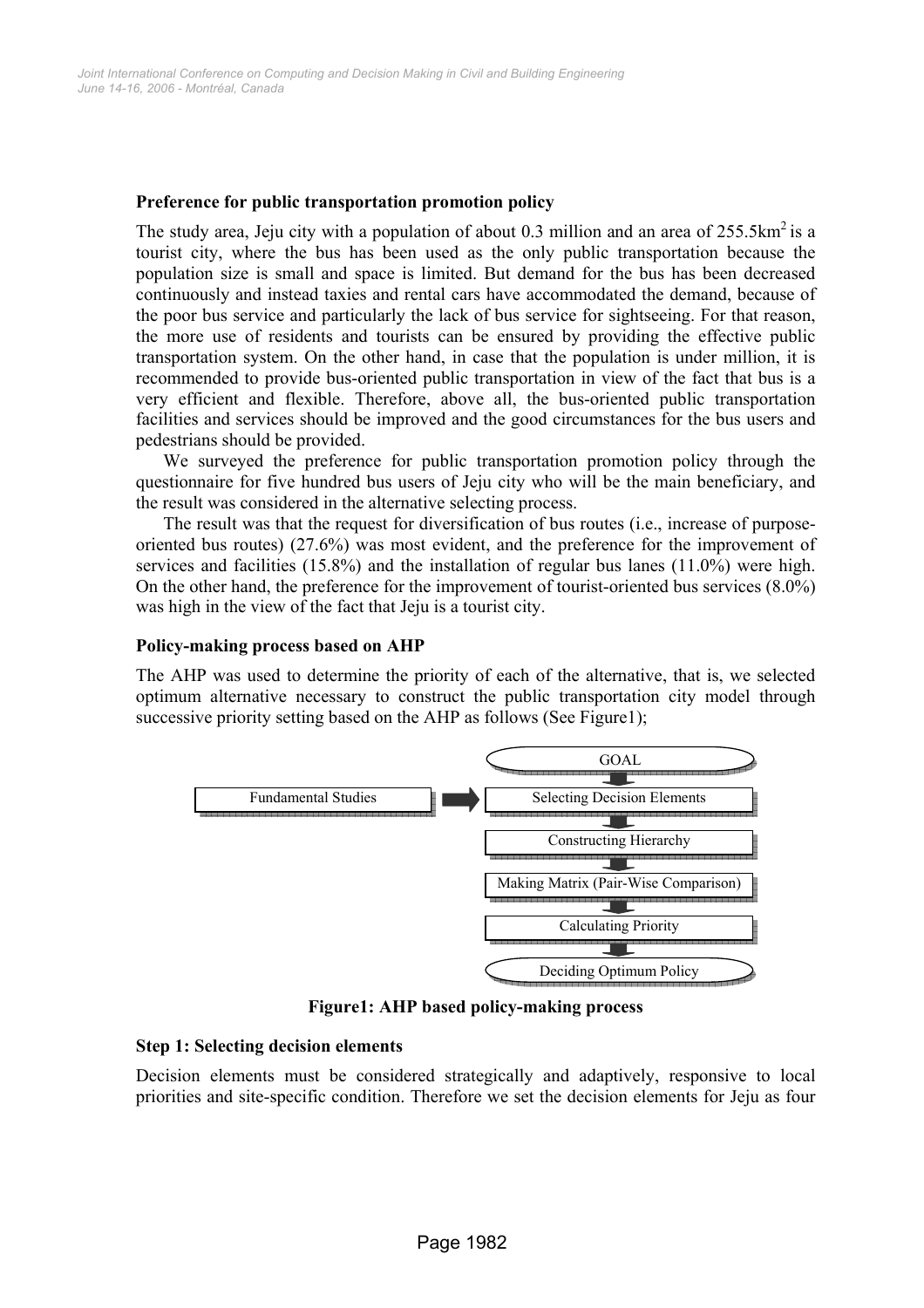kinds of objectives and related alternatives were selected considering the scale of the city, regional characteristics, and traffic conditions of the city (see Table 1). And in obtaining the elements, we have closely reflected expert's opinion (50 public transportation experts and 10 clerks from the department of transportation in Jeju city were engaged in the process) through the Delphi Technique to represent concrete experiences and consistency in priority.

## **Step 2: Constructing hierarchy**

The decision making problems were structured systematically through the hierarchy (i.e., level 1: objectives, level 2: alternatives in Table 1).

## **Step 3: Making matrix**

The core of the decision making process using multiple criteria analysis is the determination of a weight for each criterion. And within this process decision makers have to make compromise before taking final decision. In this study, site specific conditions, neighborhood's and expert's opinions were incorporated into the scoring of the pair-wise comparisons. We could obtain reasonable judgments through the group decision-making process in which a number of experts from the same field participated in order to assure objectivity of the priorities. Matrices that compare the relative importance of respective decision elements were constructed through pair-wise comparisons, which compare the hierarchical elements in pairs with respect to the relevant elements at the previous level<sup>5</sup>, after reaching the common consent for the related expert opinions through the Delphi Technique.

## **Step 4: Calculating Priority**

On the basis of the matrices which were derived from former step, the priorities<sup>6</sup> for decision elements by the level (i.e., level 1: objectives, level 2: alternatives in Table 1) were calculated, and the consistency of reply were verified by consistency ratio (CR).

## **Step 5: Synthesizing results**

The set of overall priorities<sup>7</sup> that indicate the relative importance of evaluation factors were obtained by synthesizing the priorities of every level according to the top-down approach, and overall consistency of reply was verified by finding the composite consistency ratios.

## **Policy-making results**

l

Table 1 shows the priorities for decision elements calculated according to levels and overall priorities of alternatives. In case of level 1 (i.e., priorities of four objectives for the public transportation city model), priority of the improvement of convenience and cleanness (0.34) was somewhat higher than others, and then came the improvement of accessibility and connection (0.25), the improvement of speediness and regularity (0.24), and the improvement of environmental protection  $(0.17)$  in order. In case of level 2, priorities of alternatives to

<sup>&</sup>lt;sup>5</sup> The relative importance of elements was transformed into ratio scale.

 $6$  These priorities are significant in view of the fact that judgments are represented with meaningful numbers.

<sup>&</sup>lt;sup>7</sup> It means composite priorities used priority of relevant criterion as weight of every factor.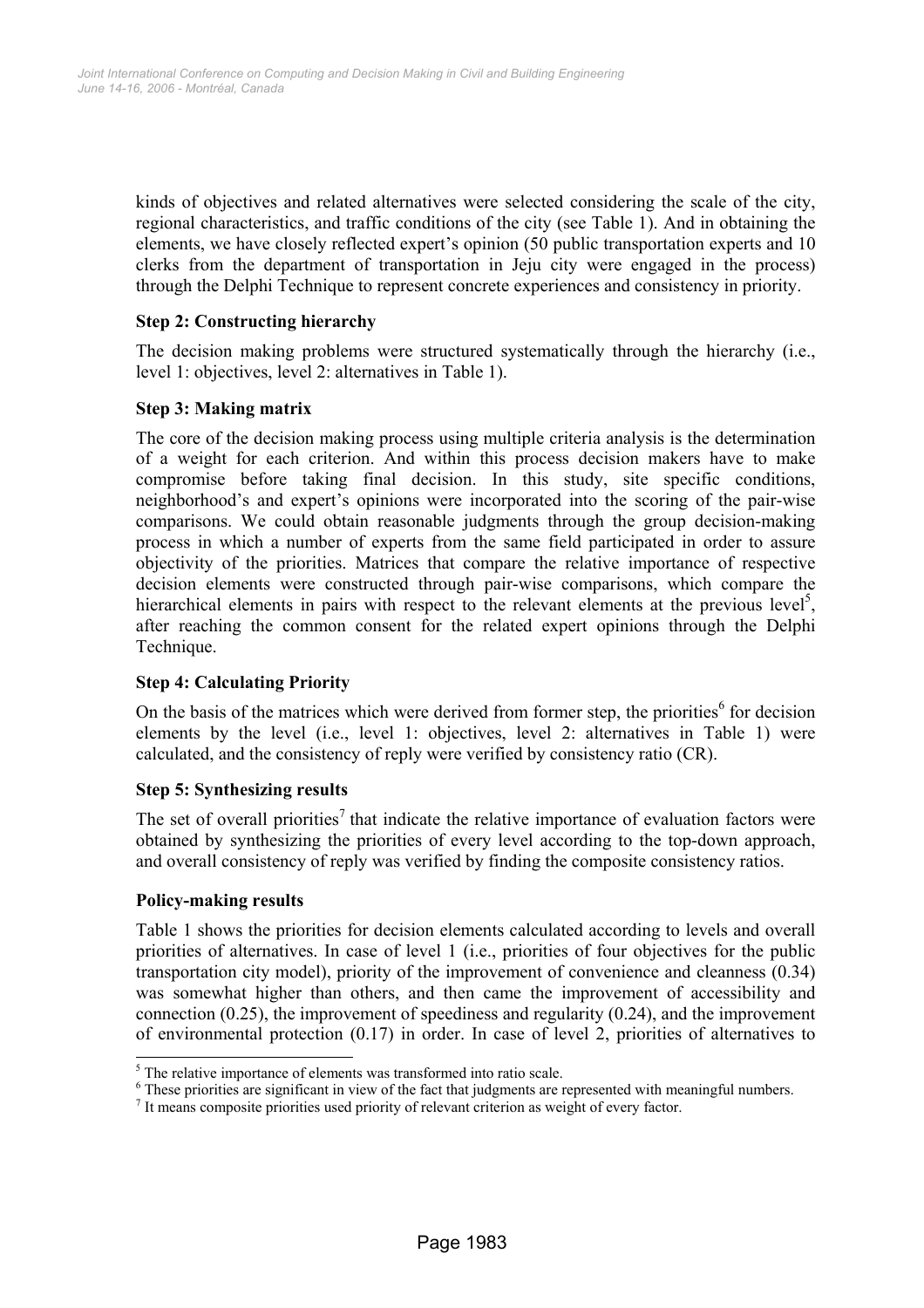attain respective objectives could be classified as four groups according to the objectives at level 1. First, for the improvement of speediness and regularity, priority of bus preferential treatments on streets (0.43) was the highest, and priority of bus preferential treatments at intersections (0.29) was similar to that of bus preferential treatments at the bus stops (0.28). Secondly, for the improvement of environmental protection, priority for installation of the transit mall (0.73) was the highest, then priorities for installation of the pedestrian road (0.15) and installation of the bicycle road (0.12) were almost similar. Thirdly, for the improvement of convenience and cleanness, priority for improvement of service and maintenance of facilities (0.38) was similar to that of the expansion of tourist oriented bus service (0.36). Lastly, for the improvement of accessibility and connection, priority for diversification of the bus route (0.56) was a little higher than that of installation of the transfer facilities (0.44). Simultaneously, the consistency of replies was verified because all the consistency ratios (CR) calculated by the level were less than 0.013, which was less than the predefined threshold, 0.1.

The overall priorities of alternatives for the public transportation city model were presented at the last column of the Table 1. Priority for diversification of the bus route (the expansion of the purpose-oriented bus route) (0.14), the improvement of services and the maintenance of facilities  $(0.13)$ , installation of the transit mall  $(0.12)$ , the expansion of tourist oriented services (0.12), installation of the transfer facilities (0.11), bus preferential treatments on streets (0.10) and the improvement of services for he disabled (0.09) were highly prioritized. Also, overall consistency of replies was verified at the same time. The composite consistency ratio (CR) was 0.017, which supported the consistency of the replies.

Finally we decided seven alternatives (Diversification of bus routes, Improvement of services and facilities, Improvement of services for the disabled, Installation of transit mall, Expansion of tourist oriented services, Bus preferential treatments on street, and Installation of transfer facilities) to improve convenience and cleanness, accessibility and connection, speediness and regularity, and environmental protection for the bus-oriented public transportation service.

| Level 1: Objective                                                                                                         |      | <b>Level 2: Alternative</b>                                                                                                           |                      | <b>Overall</b><br>priority |
|----------------------------------------------------------------------------------------------------------------------------|------|---------------------------------------------------------------------------------------------------------------------------------------|----------------------|----------------------------|
| Improvement of speediness and<br>regularity (Improvement of<br>operation condition through bus<br>preferential treatments) | 0.24 | - Bus preferential treatments on street<br>- Bus preferential treatments at intersection<br>- Bus preferential treatments at bus stop | 0.43<br>0.29<br>0.28 | 0.10<br>0.07<br>0.07       |
| Improvement of environmental<br>protection (Providing safe and<br>comfortable environment for the<br>pedestrian)           | 0.17 | - Installation of transit mall<br>- Installation of pedestrian road<br>- Installation of bicycle road                                 | 0.73<br>0.15<br>0.12 | 0.12<br>0.03<br>0.02       |
| Improvement of convenience<br>and cleanness                                                                                | 0.34 | - Improvement of service and facilities<br>- Improvement of services for the disabled<br>- Expansion of tourist oriented services     | 0.38<br>0.26<br>0.36 | 0.13<br>0.09<br>0.12       |
| Improvement of accessibility<br>and connection                                                                             | 0.25 | - Diversification of the bus route<br>(Expansion of purpose-oriented bus route)<br>- Installation of transfer facilities              | 0.56<br>0.44         | 0.14<br>0.11               |

**Table 1: Priority by the level and Overall Priority**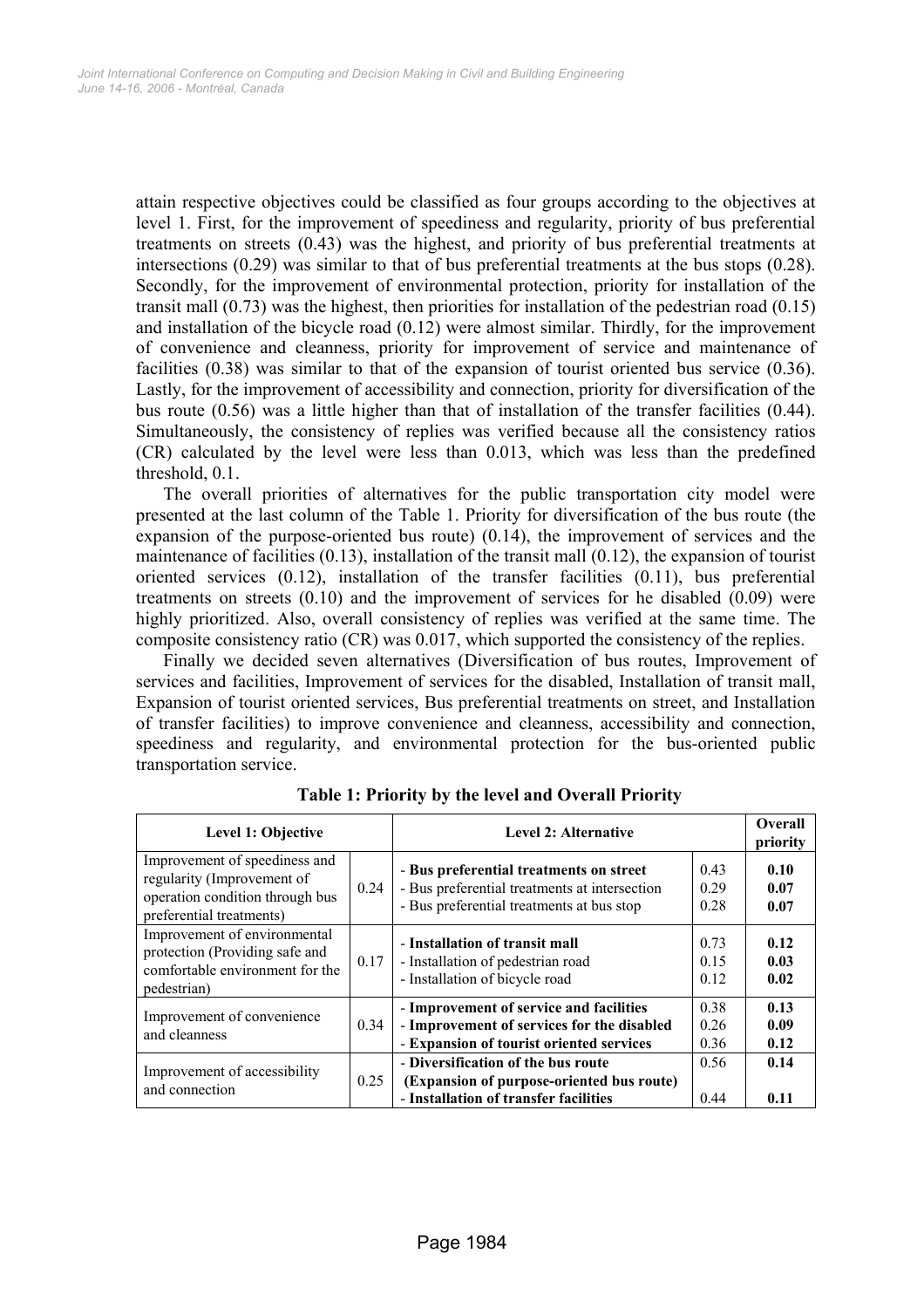Constructing the public transportation city model by these optimum alternatives will result in supplying transportation system, which will be expected to reduce traffic demand by increasing public transit ridership, and in the end, to create the efficient and human-oriented urban environment.

#### **CONCLUSIONS**

Recently, policies to promote public transit ridership are drawing attention from the perspectives of road capacity and the environment as an accepted and realistic solution to traffic problems that we face. Increased public transportation demand has historically resulted in decreased traffic demand.

This study examined various policies for the promotion of public transportation, presented a policy-making method based on the AHP, and applied the method to the city of Jeju, Korea. Consequently, a public transportation city model for Jeju found that it is desirable to promote bus-prioritized public transportation environment reflecting its characteristics as a tourist city.

The new method includes a multiple criteria (particularly qualitative variables) analysis process and reflects expert's opinions, and therefore is very useful for finding a more broadly acceptable solution to goal-oriented policy making problems. The new method introduced in this paper can be easily utilized by planners and decision-makers for prioritizing a list of transportation projects. However, future study should include some case studies to make the process practicable.

## **REFERENCES**

- Azis, I.J., (1990), "Analytic Hierarchy Process in benefit-cost framework: A post-evaluation of the Trans-Sumatra highway project", European Journal of Operational Research.
- Banai, R., (1998), "Transit-Oriented Development Suitability Analysis by the Analytic Hierarchy Process and a Geographic Information System: A Prototype Procedure", Journal of Public Transportation, Vol. 2, No. 1
- Chen, X., Lin, G., Yu, L., (2005), "Evaluation Analysis on an Integrated Fare Initiative in Beijing", Journal of Transportation Engineering, Vol. 120, No. 3, pp. 33-55.
- Dueker, K.J., Pendleton, J.H., Rao, R., (1983), "Evaluation of Portland Transit Mall", Transportation Research Record 931, TRB.
- Gercek, H., Karpak, B. and Kilncaslan, T., (2004), "A multiple criteria approach for the evaluation of the rail transit networks in Istanbul", Transportation Vol. 31, pp203-228.
- Guegan, D. P., Martin, P. T., Cottrell, W. D., (2000), "Prioritizing Traffic-Calming Projects Using the Analytic Hierarchy Process", Journal of the Transportation Research Board 1708, pp 61-67.
- Hagquist, R.F., (1994), "High-precision Prioritization Using Analytic Hierarchy Process Determining State HPMS Component Weighting Factors", Transportation Research Record 1429, pp 7-14
- Kengpol, A., (2002), "The Design of a Support System (DSS) to Evaluation the Investment in New Distribution Centre Using The Analytic Hierarchy Process (AHP)", Capital